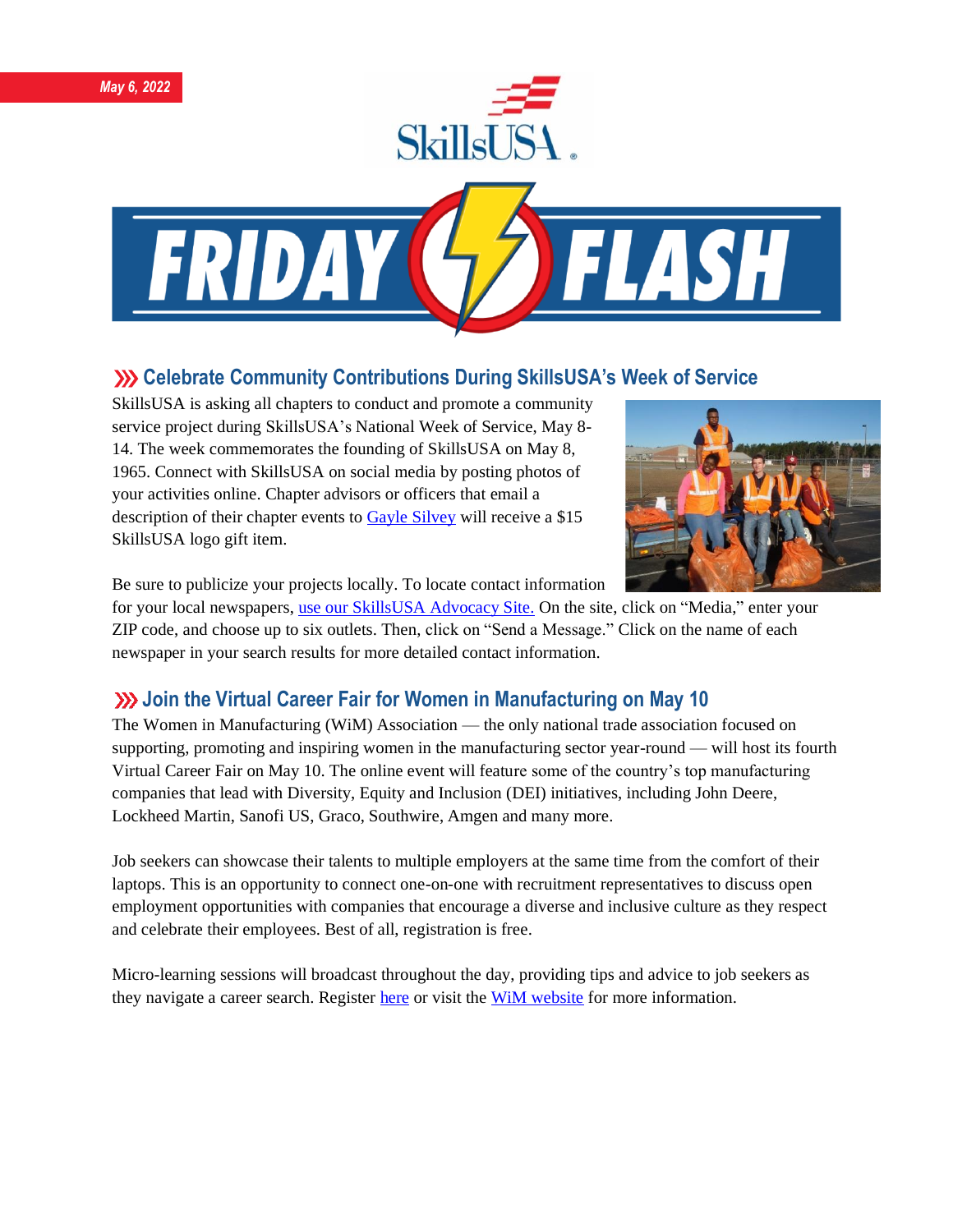#### **SkillsUSA Friday Flash, May 6, 2022 • 2**

#### **XX New NLSC Travel Scholarships Announced**

The Accrediting Commission of Career Schools and Colleges (ACCSC) has announced a new scholarship to help SkillsUSA students attend the National Leadership & Skills Conference. The scholarship award is based on a student's commitment to excellence in technical skills, work ethic and demonstrated leadership, as well as how the student will use the opportunity to compete as an ambassador for the skilled trades. Thanks to donations from ACCSC-accredited schools, up to **eight \$1,000 scholarships will be awarded** to support a student and/or chapter's travel expenses to attend and compete in the SkillsUSA Championships in Atlanta. To apply, download the [2022 ACCSC Scholarship Application for](https://www.accsc.org/UploadedDocuments/Student-Corner/SkillsUSA/ACCSC-SkillsUSA-Scholarship-2022-v.docx)  [Members of SkillsUSA](https://www.accsc.org/UploadedDocuments/Student-Corner/SkillsUSA/ACCSC-SkillsUSA-Scholarship-2022-v.docx) to review eligibility requirements and complete the application. The deadline to apply is **June 1.**

### **SkillsUSA University Session Offerings at NLSC**

At this year's National Leadership & Skills Conference, the 2022 SkillsUSA University will feature 27 free educational seminars on a variety of topics for all registered attendees. It is a chance to learn directly from industry expert practitioners and gain fieldspecific skills which can later be incorporated into classroom

instruction. Workshops will be held June 21-23 at the Georgia World Congress Center and feature SkillsUSA programs, the latest trends in technology, career opportunities, safety programs and technical skills demonstrated by career cluster experts. All participants receive a certificate of participation, and many sessions include handouts, software, curriculum previews and other resources for teachers, students and parents. Preregistration is not required. [View the schedule of workshops here.](https://www.skillsusa.org/wp-content/uploads/2022/04/SkillsUSA-University-Offerings-2022.pdf)

#### **Facilitating Video Technologies on SkillsUSA Technical Fridays**

Join us for SkillsUSA Technical Fridays, new industry-led workshops that help teachers develop specific technical skills relevant to their career fields. On **May 20,** from 4-5 p.m. ET, the presenter is Webby Award nominated filmmaker Mike Chesworth. His session will focus on

teaching practical skills and strategies for videos, including investigative interviewing techniques and filming flowing sequences when gathering supporting footage. Chesworth has worked with a range of celebrities, such as pop star Madonna and NFL MVP and sports icon Tyrann Mathieu. The cost to attend is \$10. [Register here.](https://skillsusa.wufoo.com/forms/love-and-logic-and-technical-fridays-registration)

#### **The SkillsUSA Store — New Official Red Jacket**

The *new* [official red jacket](https://skillsusastore.org/products/235556) was created with our members in mind. Its design is as stylish as it is professional, and the vibrant red is an exact color match to the SkillsUSA official blazer. The lightweight and durable fabric make this jacket a staple for SkillsUSA events and cooler summer evenings.





**HOP NOW** 

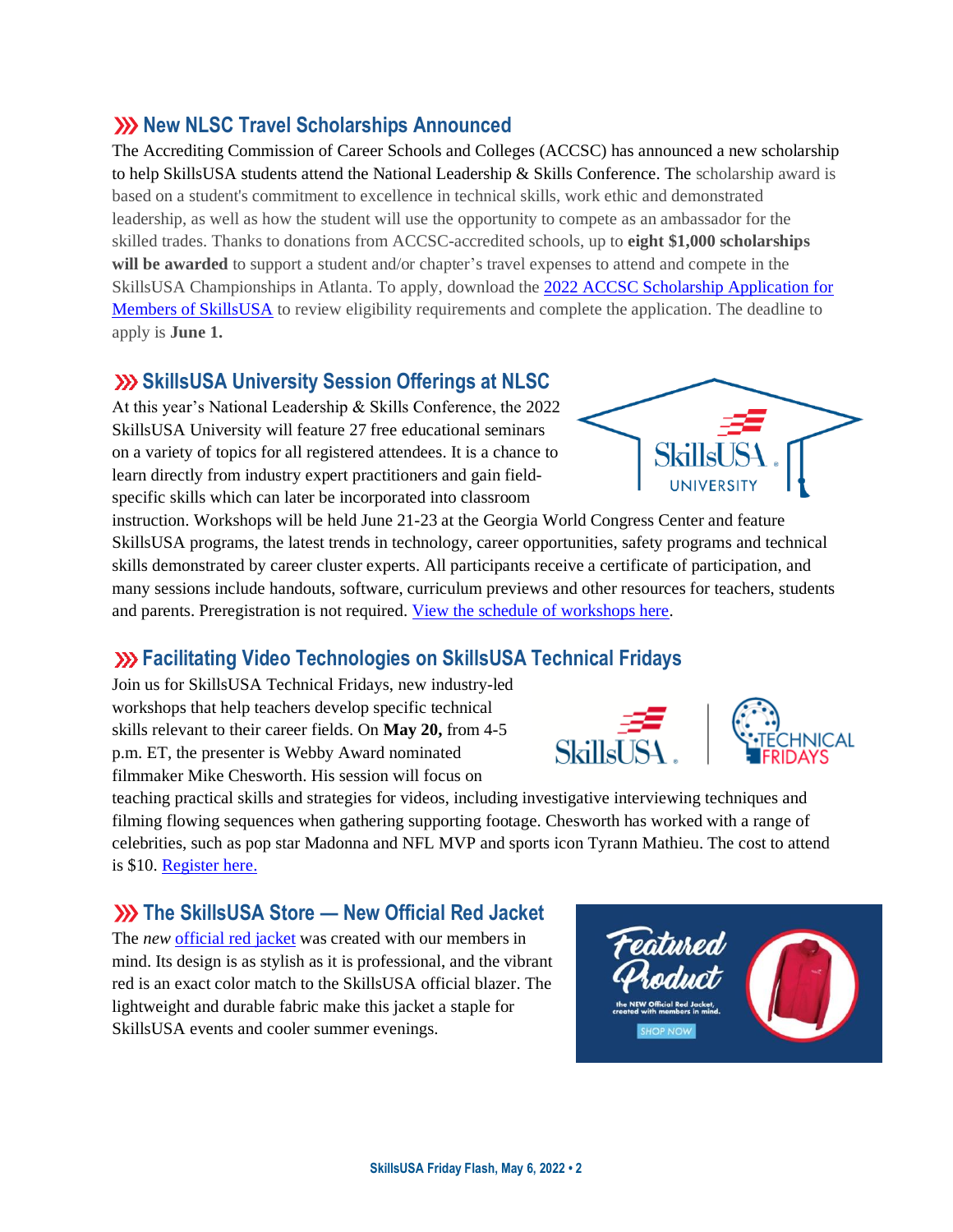# **End of Year Celebration Ideas**

The end of the school year provides the perfect occasion to celebrate and reflect on the growth that has taken place over the year. Celebrating gives students a strong sense of individual and team accomplishment and builds enthusiasm to continue the great work into the next year. Here are a few ideas for your celebration.

- Host a banquet and invite the entire chapter and student members' friends and family. Recognize student members for what they specifically accomplished, such as their leadership roles, demonstrated teamwork, and completed projects.
- Host an appreciation circle. Individually, each participant takes the chair at the "head" of the circle, and all the other participants recognize that person very specifically for his or her contributions to the project.
- Host a fun activity at a local facility (bowling alley, miniature golf, swimming pool).
- Post photos and names of students on a bulletin board in the classroom or around campus.
- Put an announcement in the school bulletin or newsletter and website.
- Recognize participants at a school assembly, faculty meeting or school board meeting.
- Have a jar available in the classroom or office where students can write notes of appreciation to each other for peer recognition.

## **ShillsUSA Scholarships Open for Applications**

Several scholarships are open to benefit SkillsUSA students in pursuit of further education or certification in their chosen fields. Help spread the word about these opportunities:



• **Harbor Freight Tools for Schools Travel Scholarships**

Travel scholarships for SkillsUSA high school members in selected trades who are competing in the 2022 SkillsUSA Championships. Eligible members can apply to receive up to \$1,500. *Deadline:* **May 20.**

- **Fine Homebuilding #KeepCraftAlive Scholarship** Scholarships to SkillsUSA high school or college/postsecondary students continuing their education or certification programs in construction-related fields. *Deadline: May 30.*
- **Larry Rash Memorial Scholarship**

Two \$2,500 scholarships in 2022 to support active SkillsUSA members who plan to further their education in architectural drafting (or a related field). *Deadline: May 31***.**

- **Bob Westphal Memorial Scholarship** Merit-based scholarships for high school or college/postsecondary students continuing their education in energy construction (oil and gas pipelines, gas distribution, solar, and wind). *Deadline: May 31.*
- **Clifford T. Rees, Jr. Memorial Scholarship** Multiple \$2,500 scholarships to SkillsUSA high school juniors, seniors or college/postsecondary students in enrolled in a HVACR or a general construction program and who will be pursuing college/postsecondary career training in the HVACR industry. *Deadline: May 31.*
- **Student Research Foundation Scholarship** One scholarship to a SkillsUSA high school member who plans to continue their education in a postsecondary program. It recognizes outstanding community contribution. *Deadline: July 26.*